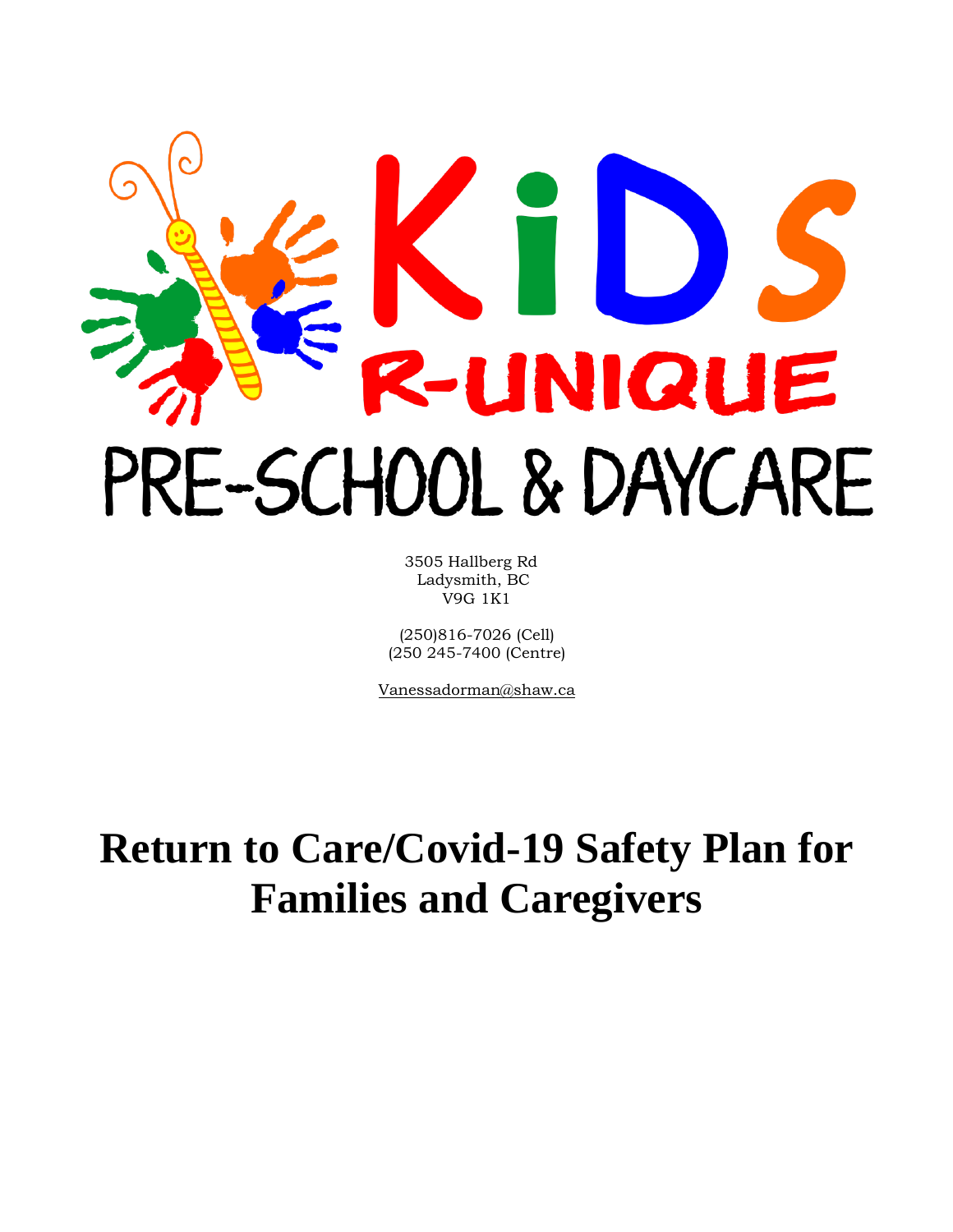# **TABLE OF CONTENTS**

|                                                | <b>PAGE</b> |
|------------------------------------------------|-------------|
| SUMMARY OF CHILD CARE-BASED CONTROL MEASURES   | $3-4$       |
| <b>HOURS OF OPERATION</b>                      | 5           |
| TEMPORARY EMERGENCY FUNDING/CLOSURES & REFUNDS | 5           |
| <b>ENHANCED HEALTH POLICY</b>                  | $6-9$       |
| ENHANCED CLEANING AND DISINFECTING PROCEDURES  | 10          |
| <b>WHAT TO BRING</b>                           | 10          |
| <b>WHAT NOT TO BRING</b>                       | 11          |
| <b>HAND HYGIENE</b>                            | 11          |
| DROP-OFF AND PICK-UP                           | $12 - 13$   |
| PROGRAMMING OUTDOORS                           | 14          |
| PHYSICAL DISTANCING                            | 15          |
| <b>BEFORE RETURNING</b>                        | 16          |
| <b>ACKNOWLEDGE AND AGREE</b>                   | 17          |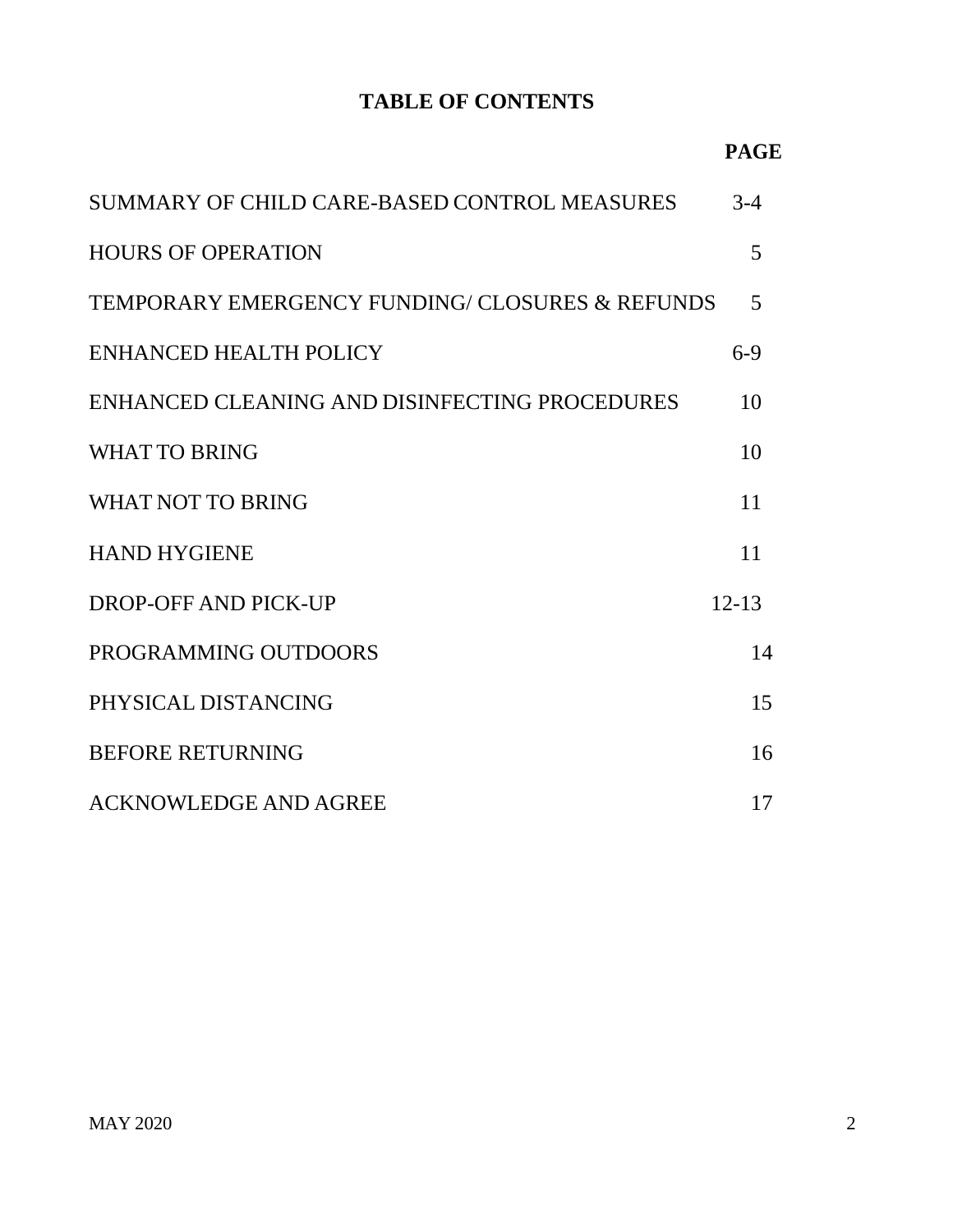#### **Kids-R-Unique return to care/ Covid-19 safety plan**

As we begin to come back together and continue to provide care for families in our community, there will be a number of changes to be aware of in our preschool/daycare. Beginning in June 2020, we will be opening with reduced hours (7:30-4:00) as well as a reduced number of children. Although we will gradually increase the number of attending children, we will not be operating at our maximum capacity to ensure proper staffing ratios, thorough cleaning/sanitizing, and social distancing, etc. Please understand that although we will be implementing extra precautions/measures there is still a level of risk involved by sending your children to preschool/daycare. We have created our new policies/procedure based upon the guidance of BCCDC, WCB, and the BC Ministry of Health. The following are a list of guiding principles for how we will operate in the safest way possible as well as all return to our daycare lives together.

# **Please Note:**

The following changes made in May 2020, are **in addition to** the policies found in the Kids-R-Unique Preschool/ Daycare Parent Handbook. In cases where enhanced Covid-19 policy/communicable disease outbreak, information or expectations differ from those found within the current Parent Handbook Policies; the **NEW** policy will be in full effect until further notice.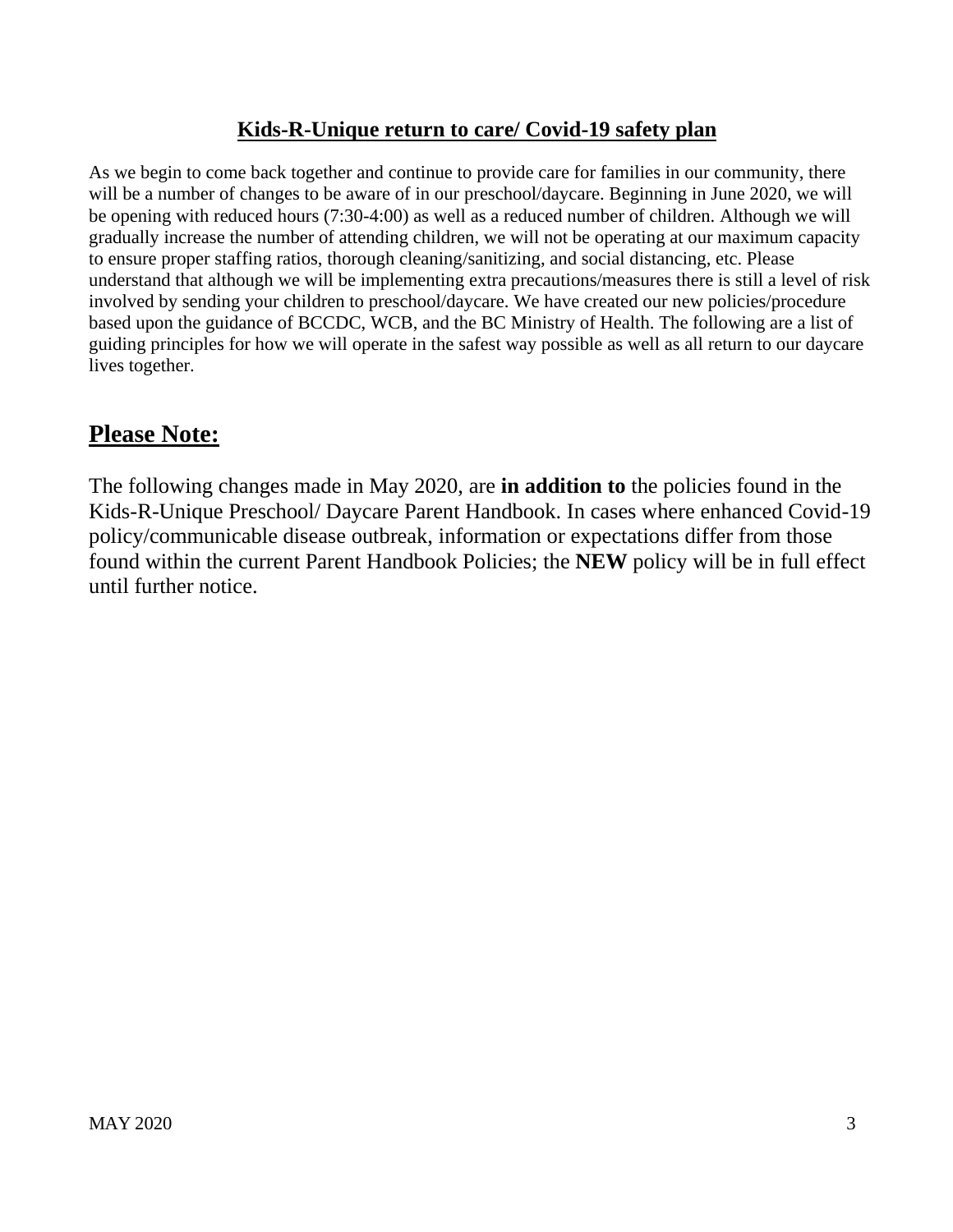# **Please keep this information package handy for reference**<br> $\frac{\text{COVID-19 Pubble Health Guidance for Child CarE Settings}}{\text{May 15, 2020}}$

#### Appendix A. Summary of Child Care-Based Control Measures

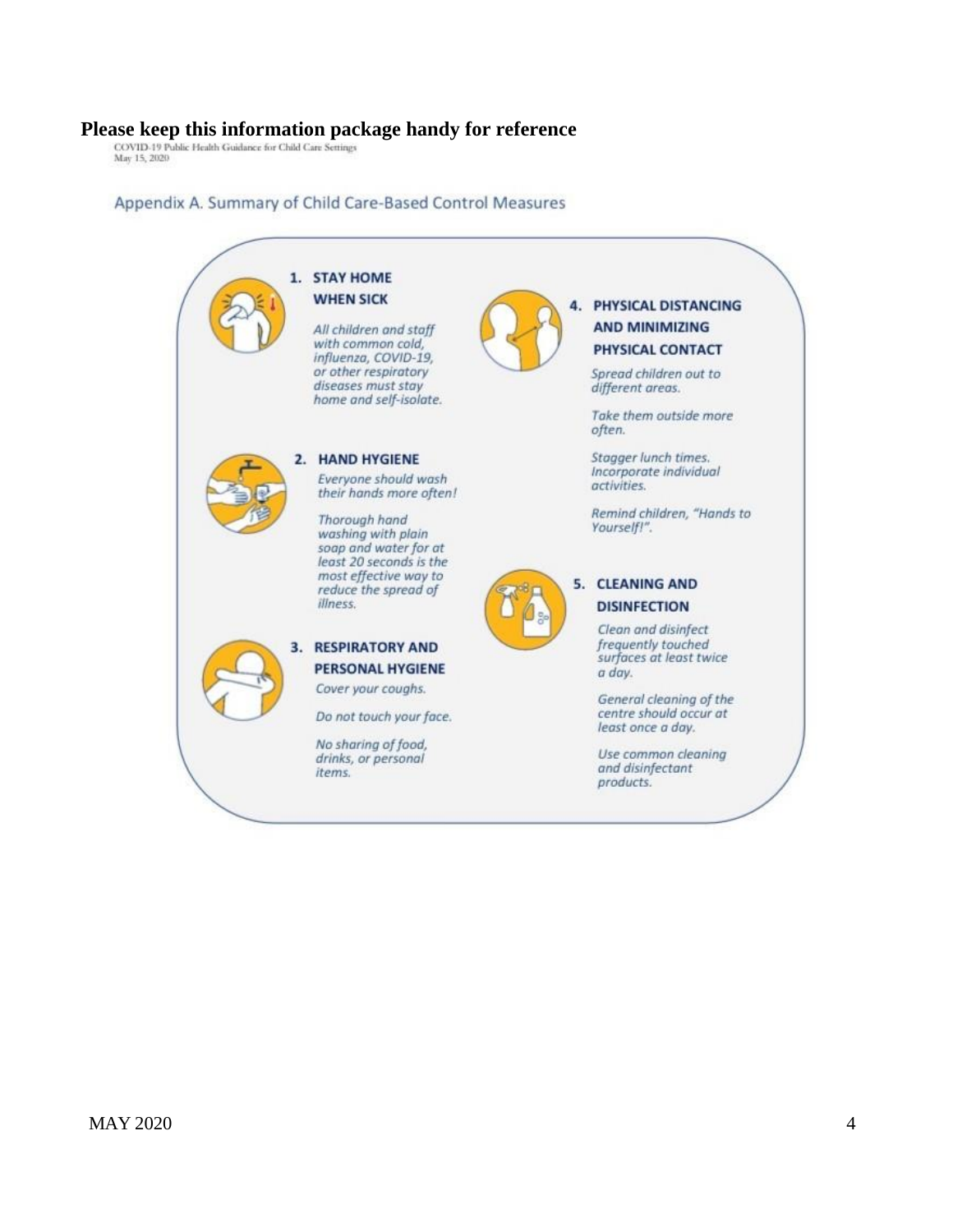#### **Hours of operation/Schedules**

 Until further notice Kids-R-Unique will be open Monday to Friday (closed on Wednesdays in June only) 7:30am- 4:00pm

In recognition of the changes and challenges Covid-19 has created for many, we will not be holding families to their previous schedule, nor may we be able to accommodate some families for care immediately as we are reducing the class group size for the time being. We will gradually increase the numbers of children in our group however we do not anticipate operating at full capacity for the near future. We will be offering a range of options including half days, full days, and reduced schedules.

\* please note: for the time being, **individual schedules and times will be established with each**  family, based upon availability and need.

# **Temporary Emergency Funding (TEF)**

For as long as we qualify and throughout the duration of TEF (the emergency funding), we must continue to follow these guidelines:

- 1. We must continue to prioritize care for **Essential Service Workers**, beginning with Tier One
- **2.** Until further notice (when the TEF is no longer available for care providers to hold spaces), **fees will not be billed to families whom are not attending.**
- **3. We will guarantee all spaces are available for families to resume care following the COVID-19 pandemic, according to their previous enrollment schedule.**
- 4. If you choose to permanently withdraw during the pandemic, your space will no longer be held.
- **5.** If you are an **Essential Service Workers** and require care beyond your established schedule, please **contact Vanessa via phone (250-816-7026) or email vanessadorman@shaw.ca**
- 6. Regular childcare hours may be adjusted to reflect actual need.

#### **Amended Emergency Closures and Refund Policy**

Although we do not in any way wish to disrupt the work or lives of the families that we care for, we do face the challenge of what to do should we (the staff) get ill. As we are asking families who exhibit coldlike symptoms to stay home and /or get tested for COVID-19, we are asking the same from all the Kids-R-Unique employees. In the event that Kids-R-Unique must close due to a shortage of staff/staff illness, families will be reimbursed for the emergency closure while we are still receiving the TEF, otherwise we will only be considering reimbursing /crediting emergency closures that go beyond 10 consecutive business days. We do understand that this may place hardship on the families we care for as they must find and pay for alternative care during this time (as our staff may also have to do for our own children as well), however we have taken into consideration our lower than average daily/monthly rate while making our emergency closure refund policies. We care deeply for the families that we work with and will work hard to prevent this situation from happening. It is a good idea during these times to make arrangements with other family members or close family friends who may be able to care for your children as an alternative and/or speak to your employer about what kind of flexibility your job can offer should you have to care for your children or yourself at home .

 $\text{MAX } 2020$  5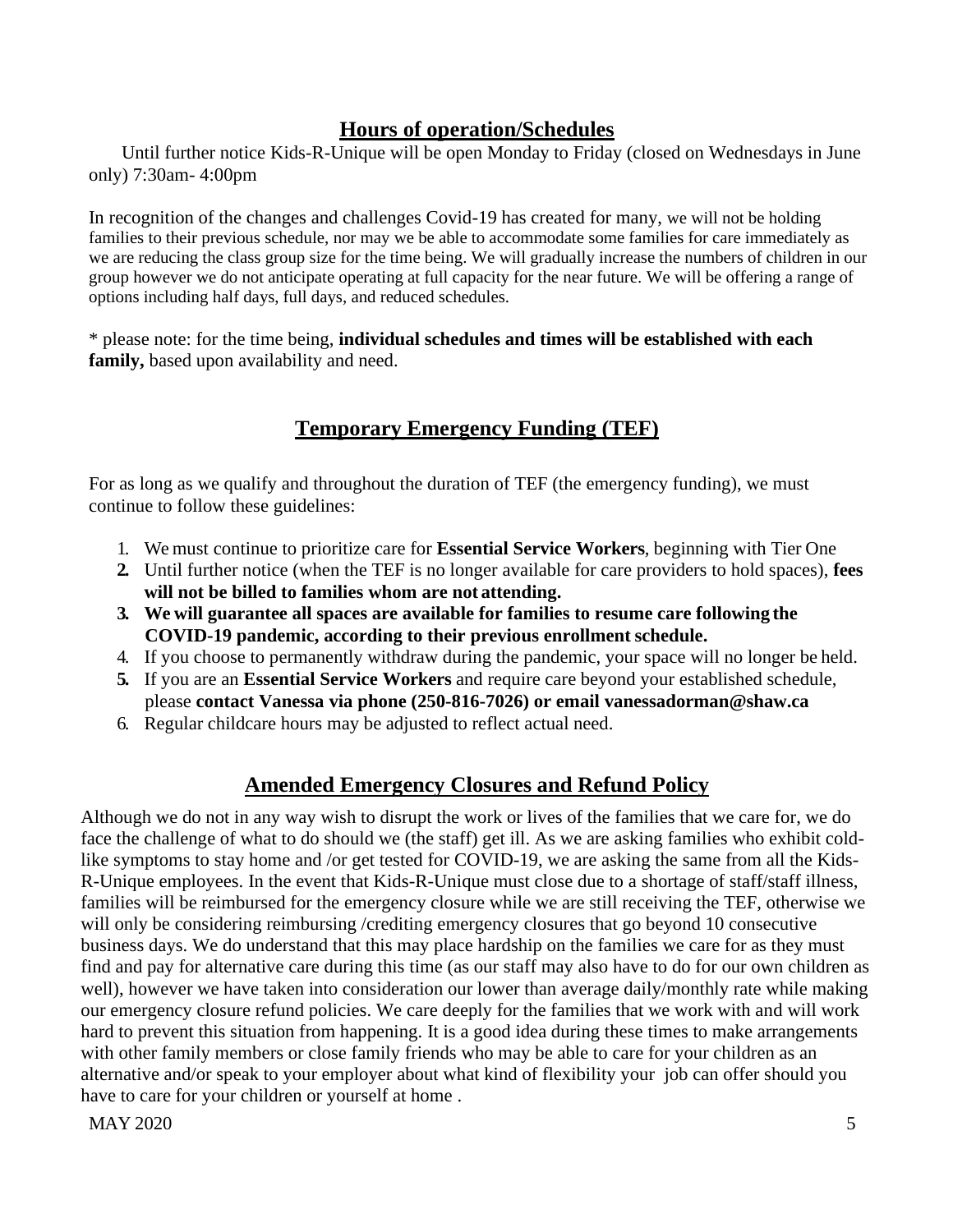#### **Enhanced Health Policy (May 2020, Covid-19 amendments)**

#### **General Information:**

- -Parents are expected to assess their children daily for symptoms before sending them for child care, and keep them home if they are unwell.
- Staff are expected to self-assess daily for symptoms before reporting to work.
- -In the event children or staff become sick while at the facility we will adhere to the recommendation in the Appendix below.
- -Parents will be asked about illness at drop-off to confirm that the child, or close caregiver, does not have symptoms of common cold, influenza, COVID-19, or other respiratory disease.
- -Clear signage to remind people **not to enter the facility if they are sick** will be posted at facility entrances, with symptoms listed for clarity.
- If a parent or staff member is unsure if they, or a child, should self-isolate, they will be directed to use the BC COVID-19 Self-Assessment Tool, contact 811, their physician or the local public health unit.
- In the event your child is returning to care we ask that you:
- 1. Have the ability, or support, to pick up your child immediately if required based upon our health policy.
- 2. Ensure that your child(ren) will only be attending care in one childcare facility.
- 3. Agree to notify the daycare via email immediately of any symptoms of illness within your family.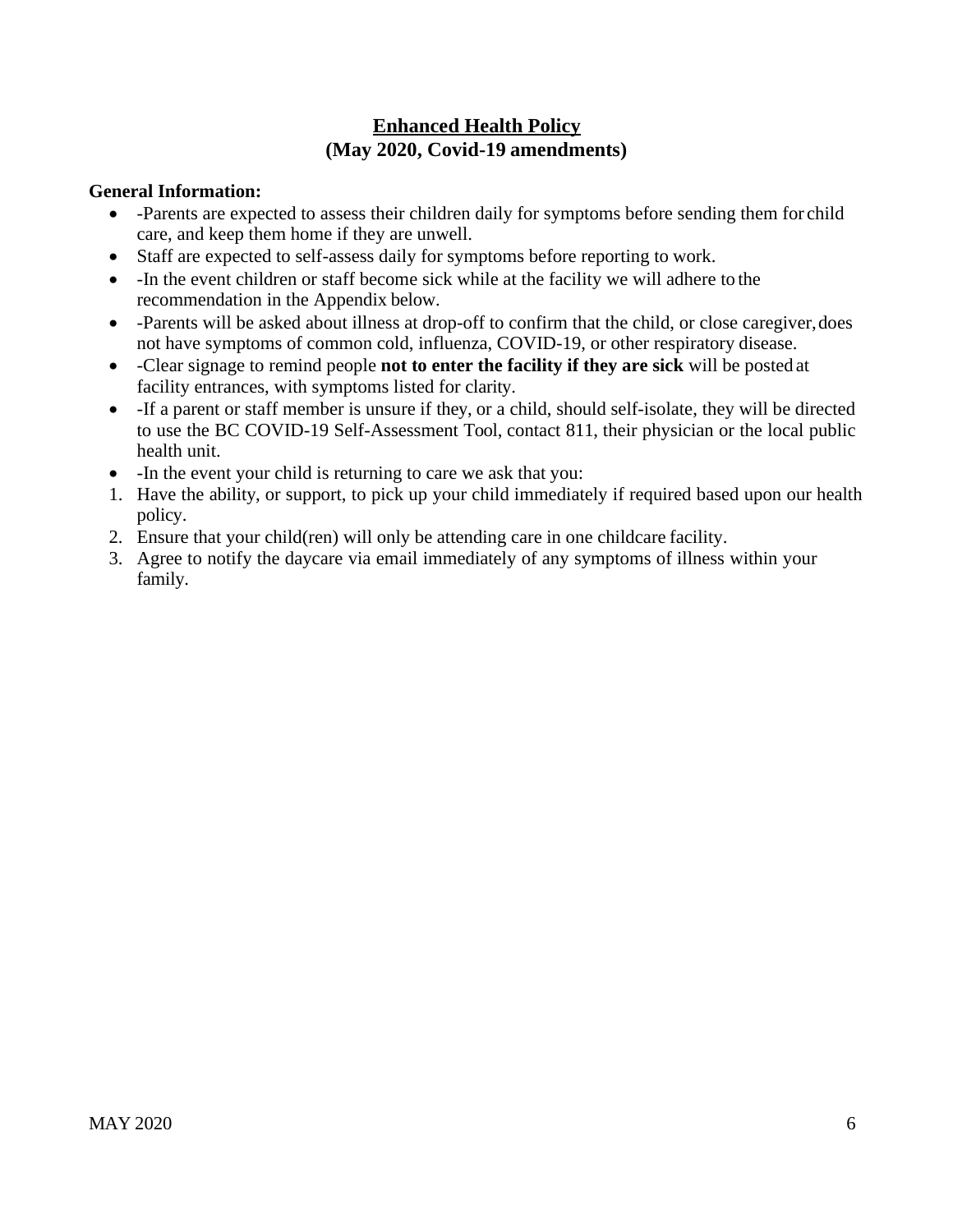## **Colds, Influenza, health guidelines (updated October 2020)**

We understand children and families are still going to get sick with common colds and flus, etc.... (especially during cold and flu season), but it is still our due diligence to ensure that we can provide as healthy and safe of an environment as possible for everyone. We do not want families or staff having to stay home for 10 days or receive the COVID testing unnecessarily as we also understand the hardship that this can present for everyone involved. Preschool age children are not always able to keep their germs to themselves, and even with all the extra measures in place, it is almost impossible to prevent illnesses from quickly spreading to staff and other families.

We are asking that families please follow the steps below for **All** illnesses:

- 1) Keep your children home for a minimum of **at least 24 -48 hrs** to monitor the progression of any new signs of illness such as runny noses, coughs, fatigue, etc..
- 2) If after 24-48 hours nothing more than a runny nose or slight cough is present, please determine if your child's symptoms are easily "self-contained" and if they can return to school/care while still keeping their germs, mucus, and saliva (via coughing, sneezing, and runny nose in general) to themselves. If their noses are very runny, we are not able to adequately keep this from getting on objects that they touch throughout the day, their clothing, and on others. We ask that you please keep them home until they are on the mend and their symptoms are more manageable (without medication).
- 3) In the case that a fever, extreme sore throat, vomiting, or any other symptoms of concern are present please call 811 and do as they advise. Please do not bring your children to preschool/ daycare if you are unsure, instead make arrangement to see a physician, nurse practitioner, or call 811 they will instruct you on whether COVID testing or more monitoring of symptoms is required before returning to care/school.

Please remember, there is no real way to determine what the outcome of new symptoms are, so staying home for a minimum of 24-48 hrs can make all the difference in seriously reducing the spread of colds and flus unnecessarily within our group. We appreciate everyone's diligence to keep the children, staff and our families healthy!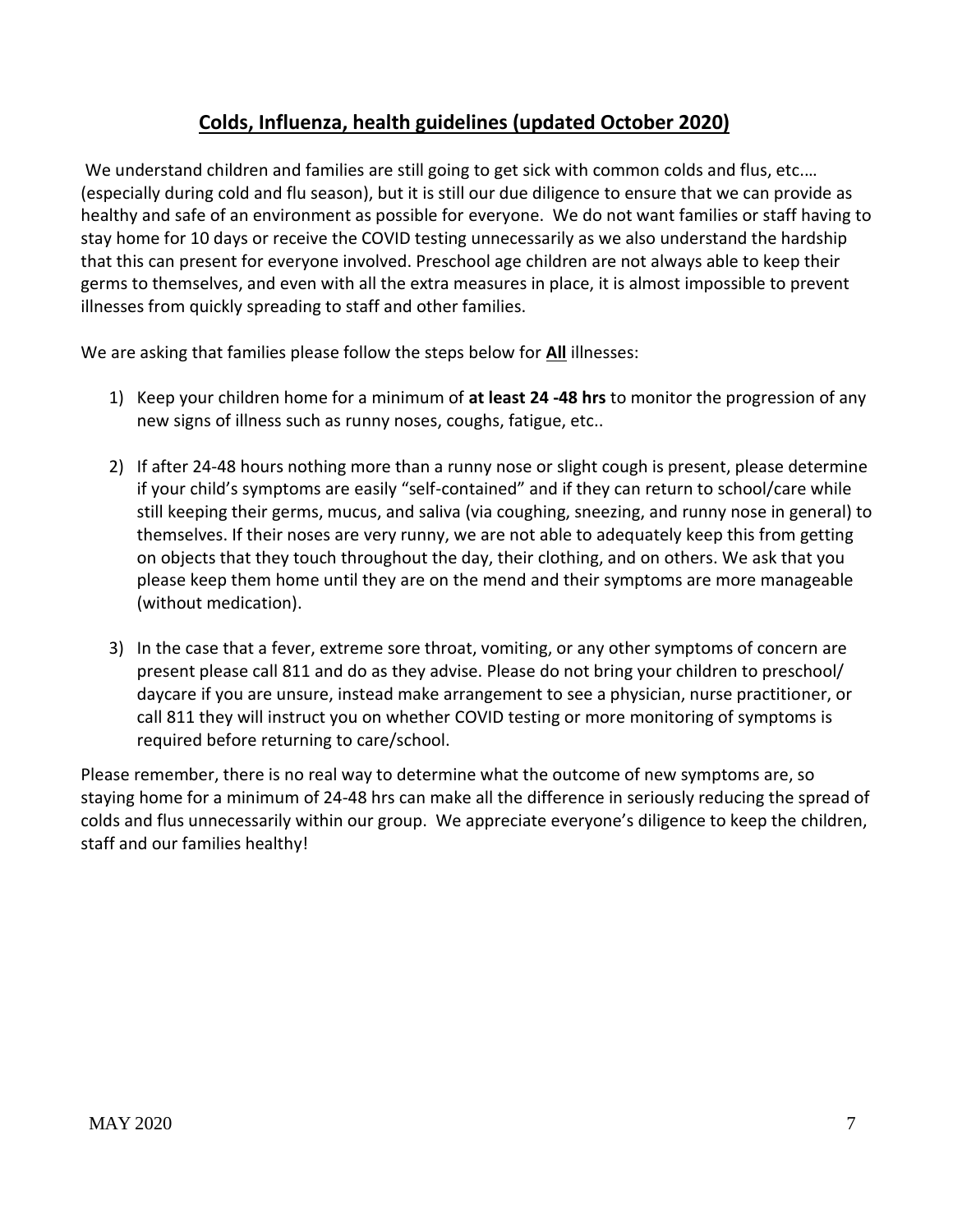# Appendix B: Daily Health Check Example

The following is an example of a daily health check to determine if you or your child should attend a child care setting that day. **Remember, if you think your child is ill, please keep them at home.**

| Daily Health Check |                                   |                                                                         |            |           |  |
|--------------------|-----------------------------------|-------------------------------------------------------------------------|------------|-----------|--|
| 1.                 | Key Symptoms of<br><b>Illness</b> | Do you have any of the following new key symptoms?<br><b>CIRCLE ONE</b> |            |           |  |
|                    |                                   |                                                                         |            |           |  |
|                    |                                   | Fever                                                                   | YES        | NO.       |  |
|                    |                                   | Chills                                                                  | <b>YES</b> | NO.       |  |
|                    |                                   | Cough or worsening of chronic cough                                     | <b>YES</b> | NO.       |  |
|                    |                                   | Breathing difficulties (breathing fast or working hard to breathe)      | YES.       | NO.       |  |
|                    |                                   | Loss of sense of smell or taste                                         | <b>YES</b> | NO.       |  |
|                    |                                   | Diarrhea                                                                | YES        | NO.       |  |
|                    |                                   | Nausea and vomiting                                                     | <b>YES</b> | NO.       |  |
| 2.                 | International Travel              | Have you returned from travel outside Canada in the last 14 days?       | <b>YES</b> | <b>NO</b> |  |
| 3.                 | <b>Confirmed Contact</b>          | Are you a confirmed contact of a person confirmed to have COVID-19?     | <b>YES</b> | NO.       |  |

**If you answered "YES" to two or more of the questions included under 'Key Symptoms of Illness', or you have a fever or difficulty breathing,** seek a health assessment. A health assessment includes calling 8-1-1, or a primary care provider like a physician or nurse practitioner. If a health assessment is required, you should not return to the child care setting until COVID-19 has been excluded and your symptoms have improved.

**If you answered "YES" to only one of the questions included under 'Key Symptoms of Illness' (excluding fever and difficulty breathing),** you should stay home for 24 hours from when the symptom started. If the symptom improves, you may return to a child care facility when you feel well enough. If the symptom persists or worsens, seek a health assessment. A health assessment includes calling 8-1-1, or a primary care provider like a physician or nurse practitioner.

**If you answered "YES" to questions 2 or 3**, use the [COVID-19 Self-Assessment Tool](https://bc.thrive.health/) to determine if you should seek testing for COVID-19.

If a COVID-19 test is recommended as a result of the health assessment, self-isolate while waiting for results (see information on how results are provided [here\)](http://www.bccdc.ca/health-info/diseases-conditions/covid-19/testing).

- **If the COVID-19 test is positive**, self-isolate and follow the direction of public health.
- **If the COVID-19 test is negative**, return to the child care facility once well enough to participate.
- **If a COVID-19 test is recommended but not done**, self-isolate for 10 days after the onset of symptoms and return when you or the child are well enough to participate.

If a COVID-19 test is not recommended, staff or children may return when well enough to participate. **A health-care provider notes (i.e., a doctor's note) should not be required to confirm the health status of any individual.**

**Source: Ministry of Health BCCDC**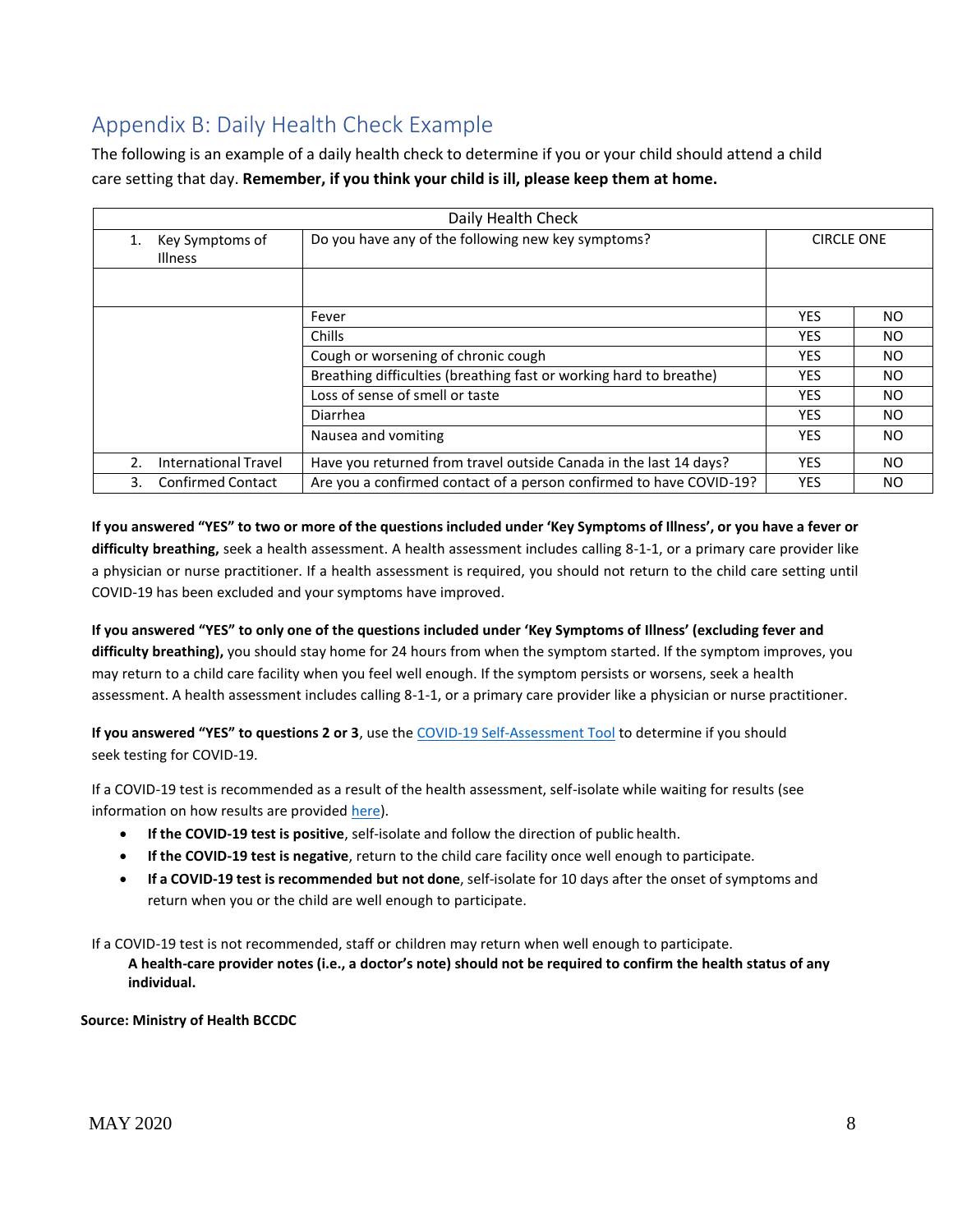$\rm COVID\text{-}19$  Public Health Guidance for Child Care Settings May 15, 2020

# Appendix B. Protocol for child or staff with symptoms of COVID-19 in a child care setting

| Child with Symptoms of COVID-19                                                                                                                                                                                                                                                                                                                                                                                                                                                                                                                                                                                                                                                                                                                                                                                                                                                                                                                                                                                                                                                                                                                                                            | <b>Staff with Symptoms of COVID-19</b>                                                                                                                                                                                                                                                                                                                                                                                                                                                                                                                                                                                        |  |
|--------------------------------------------------------------------------------------------------------------------------------------------------------------------------------------------------------------------------------------------------------------------------------------------------------------------------------------------------------------------------------------------------------------------------------------------------------------------------------------------------------------------------------------------------------------------------------------------------------------------------------------------------------------------------------------------------------------------------------------------------------------------------------------------------------------------------------------------------------------------------------------------------------------------------------------------------------------------------------------------------------------------------------------------------------------------------------------------------------------------------------------------------------------------------------------------|-------------------------------------------------------------------------------------------------------------------------------------------------------------------------------------------------------------------------------------------------------------------------------------------------------------------------------------------------------------------------------------------------------------------------------------------------------------------------------------------------------------------------------------------------------------------------------------------------------------------------------|--|
| IF CHILD DEVELOPS SYMPTOMS AT HOME:                                                                                                                                                                                                                                                                                                                                                                                                                                                                                                                                                                                                                                                                                                                                                                                                                                                                                                                                                                                                                                                                                                                                                        | IF STAFF DEVELOPS SYMPTOMS AT HOME:                                                                                                                                                                                                                                                                                                                                                                                                                                                                                                                                                                                           |  |
| Parents or caregivers must keep their child at home<br>for a minimum of 10 days from the onset of symptoms<br>AND until symptoms resolve, whichever is longer.<br>IF CHILD DEVELOPS SYMPTOMS WHILE AT CHILD CARE:<br>Staff must take the following steps:                                                                                                                                                                                                                                                                                                                                                                                                                                                                                                                                                                                                                                                                                                                                                                                                                                                                                                                                  | Staff must be excluded from work, stay home<br>and self-isolate for a minimum of 10 days from<br>the onset of symptoms AND until all symptoms<br>resolve, whichever is longer.<br>IF STAFF DEVELOPS SYMPTOMS WHILE AT WORK:                                                                                                                                                                                                                                                                                                                                                                                                   |  |
| 1. Identify a staff member to supervise the child.<br>Identified staff member should immediately separate<br>2.<br>the symptomatic child from others in a supervised area<br>until they can go home.<br>Contact the child's parent or caregiver to pick them up<br>3.<br>right away.<br>4. Where possible, maintain a distance of 2 metres from<br>the ill child. If this is not possible, the staff member<br>may use a mask if available and tolerated, or use a<br>tissue to cover their nose and mouth.<br>5. Provide the child with tissues, and support as<br>necessary so they can practice respiratory hygiene.<br>Open outside doors and windows to increase air<br>6.<br>circulation in the area.<br>Avoid touching the child's body fluids. If you do, wash<br>7.<br>your hands.<br>8. Once the child is picked up, wash your hands.<br>9. Clean and disinfect the space where the child was<br>separated and any areas used by the child (e.g.,<br>bathroom, common areas).<br>10. If concerned, contact 8-1-1 or the local public health<br>unit to seek further advice.<br>Parents or caregivers must pick up their child<br>promptly once notified that their child is ill. | Staff should go home right away where<br>possible.<br>If unable to leave immediately, the symptomatic<br>staff person should:<br>1. Separate themselves into an area away from<br>others.<br>2. Maintain a distance of 2 metres from others.<br>3. Use a tissue or mask to cover their nose and<br>mouth while they wait for a replacement or to<br>be picked up.<br>4. Remaining staff must clean and disinfect the<br>space where staff was separated and any areas<br>used by them (e.g., office, bathroom, common<br>areas).<br>5. If concerned, contact 8-1-1 or the local public<br>health unit to seek further advice. |  |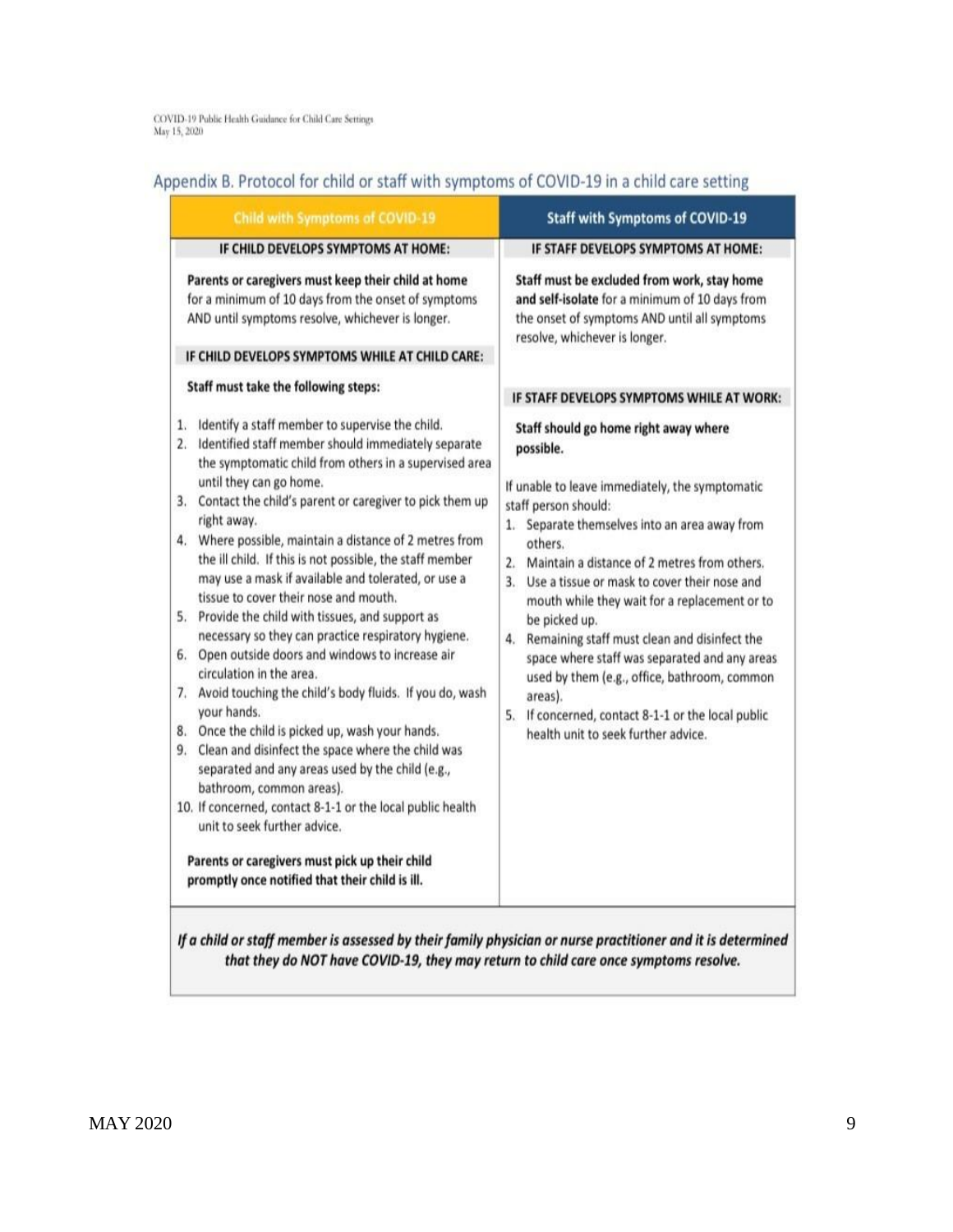## **Enhanced Cleaning and Disinfecting Procedures**

<span id="page-9-0"></span>**Cleaning:** the physical removal of visible soiling (e.g., dust, soil, blood, mucus). Cleaning removes, rather than kills, viruses and bacteria. It is done with water, detergents, and steady friction from the cleaning cloth**.**

**Disinfection:** the killing of viruses and bacteria. A disinfectant is only applied to objects; never on the human body. **(source: BCCDC)**

Regular cleaning and disinfection are essential to preventing the transmission of COVID-19 from contaminated objects and surfaces. In addition to our usual cleaning procedures Kids-R-Unique will be cleaned and disinfected in accordance with the BCCDC's Cleaning and Disinfectants for Public Settings document.

- General cleaning and disinfecting of the centre will occur daily by our staff/cleaners, in additionto ongoing cleaning and disinfecting throughout the day by staff.
- Toys will be disinfected frequently throughout the day and allowed to air dry (we have toys on standby to rotate out while we clean the others and to ensure we are providing an adequate amount of materials for the children.
- Disinfectant bins or sinks will be used throughout the day to soak any toys which are mouthed
- Frequently touched surfaces such as taps, doorknobs, light switches, handles, tables, counters, chairs, etc. will be cleaned with bleach wipes and disinfected at least twice a day
- Bathrooms will be cleaned and disinfected frequently
- All garbage will be taken outside daily
- We will use commercially available detergents and disinfectant products, following the instructions on the label, according to the BCCDC Cleaning and Disinfectants for Public Settings guidance
- Toys, sensory play items (e.g.: playdough) and soft surfaces that cannot be easily cleaned will be removed and/or stored in a sealed container with specifically designated for each child to play with independently.
- <span id="page-9-1"></span>• We will also ensure adequate ventilation, and open windows whenever possible.

#### **What to Bring**

With a focus on containment and self-help measures as much as possible, the staff would like to request that you bring the following items:

#### **Food Related:**

- Your child's lunch (preferably in a hard-plastic lunchbox that can be easily wiped down). 2 Snacks daily will still be provided by Kids-R-Unique however it will be passed out individually rather than "buffet style/shared plate style"
- Easy open containers or zippered bags for food. Please have your child try in advance to see if they can open them independently (staff will still help when necessary, we are just trying to reduce the amount of help require at one given time, due to handwashing/sanitizing in between touching separate family's items)
- A water bottle that can stay at the centre which we will clean and disinfected daily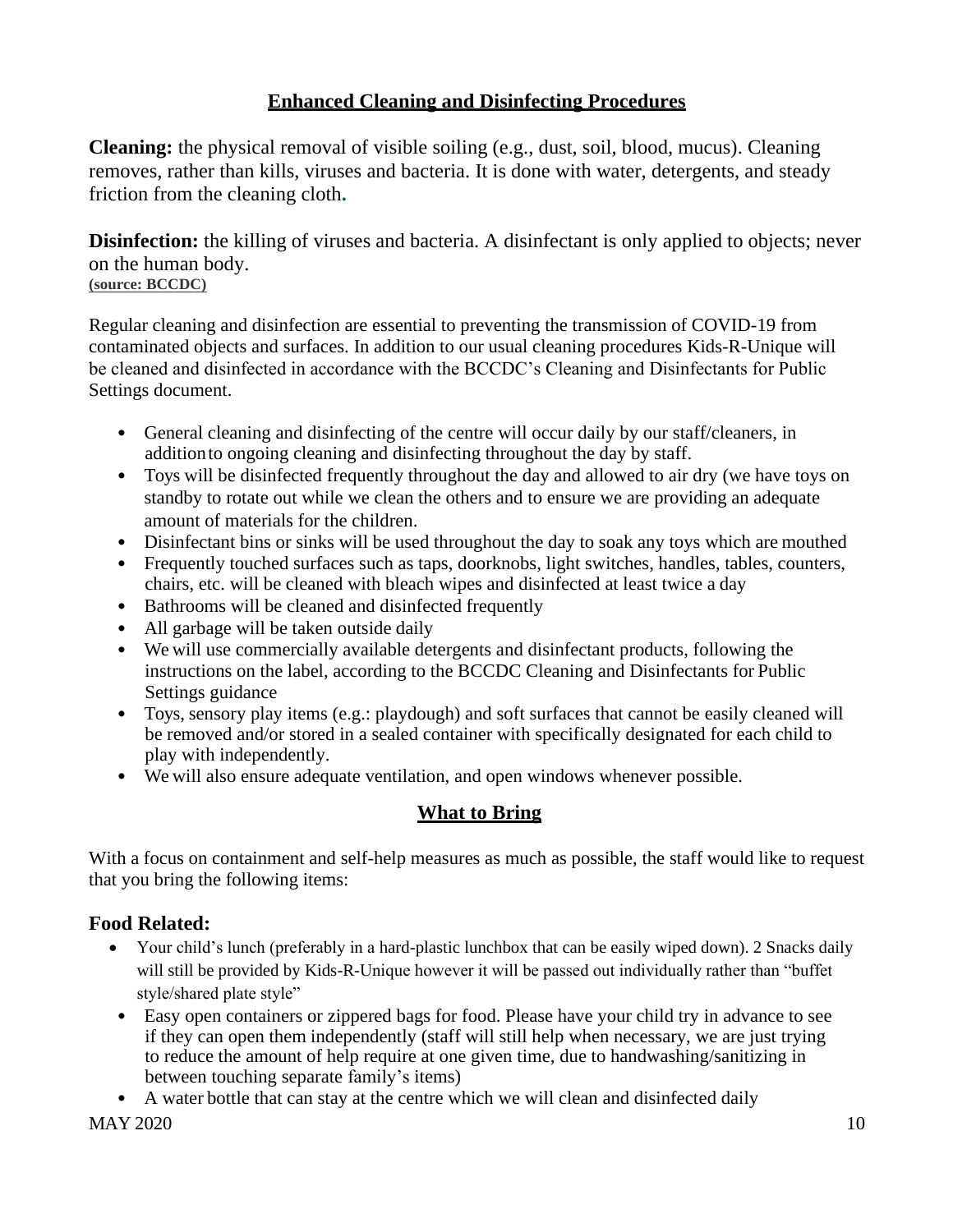#### **General:**

- Spare clothes in a sealed plastic Ziploc type bag that stays here at the centre (we will wash as per use)
- Weather appropriate outdoor gear (we prefer that muddy buddies stay here at the centre instead of going back and forth)
- <span id="page-10-0"></span>• Hat and sunscreen (if you would like it reapplied later) again we would prefer that the sunscreen stay at the centre.

#### **What NOT to Bring**

For the foreseeable future we will suspending the following activities:

- **Shared Snack with food from home (friendship fruit salad etc)**
- **Show and Tell items from home (children are still welcome to do a show and tell with items they've created/built or enjoy that are already at our centre)**
- **For now, we are asking that backpacks stay at home. Currently we have bins that we can keep clean and kept in the cubbies for each child's items. As time passes, and as the need arises, we may begin to request backpacks once again.**

Please do not allow your child to bring anything from home other than the essentials for the day: their lunch, a complete change of clothing, food, diapers etc.

#### <span id="page-10-1"></span>**Absolutely no toys from home at the daycare at this time, please!**

#### **Hand Hygiene**

Rigorous hand washing with plain soap and water is the single most effective way to reduce the spread of illness. Children and staff can pick up germs easily from anything they touch, and can spread those germs to objects, surfaces, food and people. Everyone should practice diligent hand hygiene. Antibacterial soap is not needed for COVID-19.

#### **How to perform hand hygiene:**

• Wash hands with plain soap and water for at least 20 seconds (sing the "ABC's" or "Twinkle Twinkle Little Star")

• If sinks are not available (e.g., children and staff are outside), supervised use of alcohol-basedhand sanitizer containing at least 60% alcohol may be considered.

• If hands are visibly soiled, alcohol-based hand sanitizers may not be effective at eliminating respiratory viruses. Soap and water are preferred when hands are visibly dirty.

• A Hand Hygiene poster and signage is posted by daycare's sinks.

#### **Strategies to ensure diligent hand hygiene:**

• Children will be directed to wash their hands when they arrive. If a sink with soap and water is not available, provide hand sanitizer with at least 60% alcohol. Hand sanitizer will be kept out of children's reach and its use will be supervised.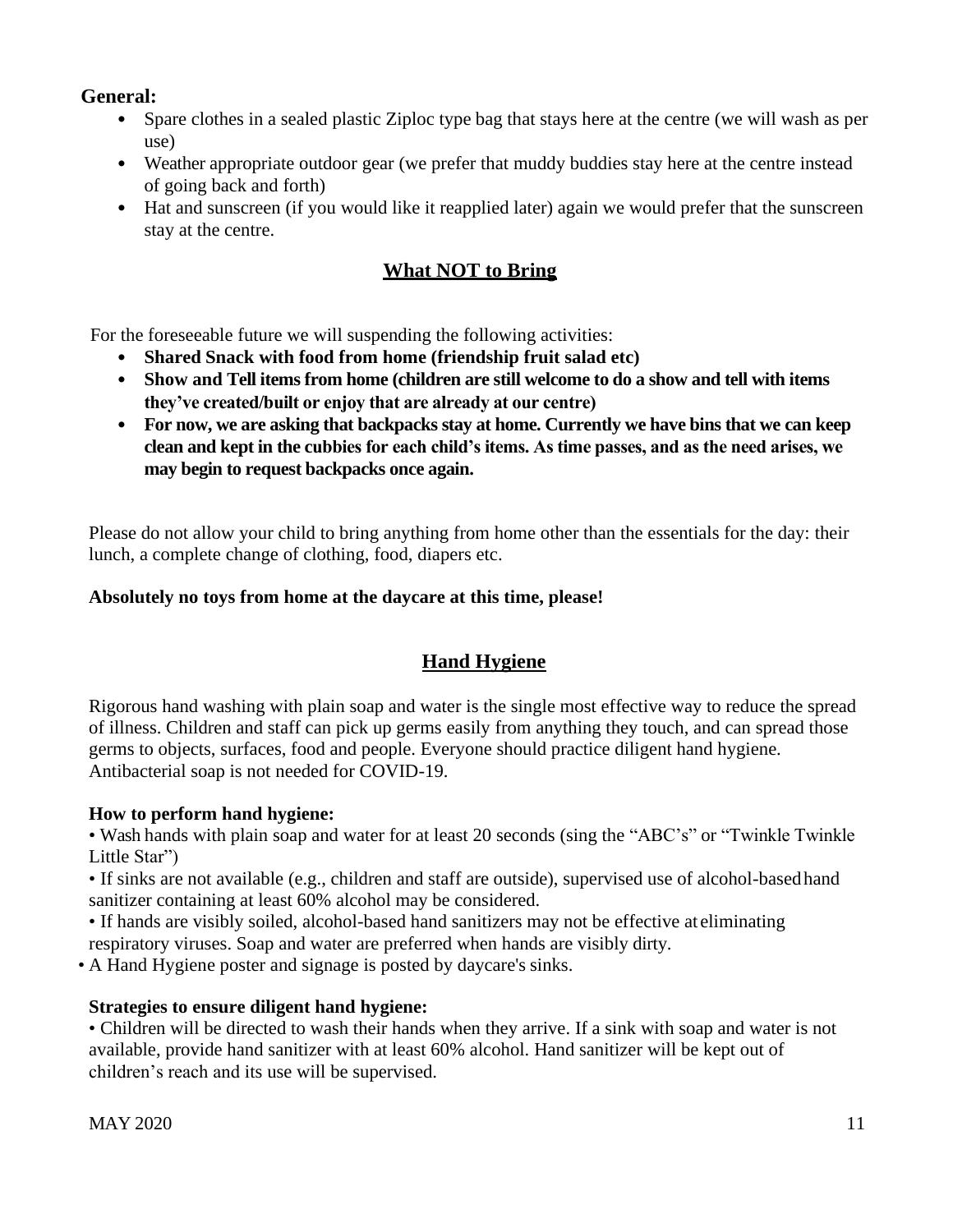• We will incorporate additional hand hygiene opportunities into the daily schedule, based upon the guidance of the appendix below.

• We will ensure the centre is well-stocked with hand washing supplies including plain soap, clean towels, paper towels, waste bins, and where appropriate, hand sanitizer. A fresh towel will be used for each hand washing and laundered after use.

• Staff will assist young children with hand hygiene as needed, and model proper handwashing throughout the day. In addition to the below appendix children will wash hands before transitioning to new activities, toys, games, ect.

#### (source: BCCDC) COVID-19 Public Health Guidance for Child Care Settings May 15, 2020

•

#### Appendix C: When to perform hand hygiene

|                                      | <b>Children should perform hand hygiene:</b>                                                                                                                                                                                                                                                  | <b>Staff should perform hand hygiene:</b>                                                                                                                                                                                                                                                                                                                                                                                                                                                                                                                                                                      |
|--------------------------------------|-----------------------------------------------------------------------------------------------------------------------------------------------------------------------------------------------------------------------------------------------------------------------------------------------|----------------------------------------------------------------------------------------------------------------------------------------------------------------------------------------------------------------------------------------------------------------------------------------------------------------------------------------------------------------------------------------------------------------------------------------------------------------------------------------------------------------------------------------------------------------------------------------------------------------|
| □<br>□<br>□<br>□<br>□<br>□<br>□<br>п | When they arrive at the child care centre and<br>before they go home<br>Before and after eating and drinking<br>After a diaper change<br>After using the toilet<br>After playing outside<br>After handling pets and animals<br>After sneezing or coughing<br>Whenever hands are visibly dirty | When they arrive at the child care centre and<br>□<br>before they go home<br>Before and after handling food (raw, cooked or pre-<br>□<br>packaged), preparing bottles or feeding children<br>Before and after giving or applying medication or<br>u.<br>ointment to a child or self<br>After changing diapers<br>ш<br>After assisting a child to use the toilet<br>$\Box$<br>After using the toilet<br>ш<br>After contact with body fluids (e.g., runny noses,<br>spit, vomit, blood)<br>After cleaning tasks<br>▫<br>After removing gloves<br>After handling garbage<br>⊔<br>Whenever hands are visibly dirty |

#### **Drop off and Pick up**

• P**ick-up and drop-off of children should occur outside the childcare setting** unless there is a need for the parent or caregiver to enter the setting (e.g., very young children). If a parent must enter the setting, they should maintain physical distance from staff and other children present and be reminded to practice diligent hand hygiene and maintain physical distance when they are in the facility.

• **Parents and caregivers that are symptomatic must not enter the childcare facility**

• Daily check at drop-off may be conducted by asking parents to confirm that their child does not have symptoms of common cold, influenza, COVID-19, or other respiratory disease. (staff see below)

(source: COVID-19 Public Health Guidance for Child Care Settings)

#### **Please follow these guidelines for pick-ups and drop offs:**

• Before entering the gate/building, please use hand sanitizer provided on the table outside of the gate.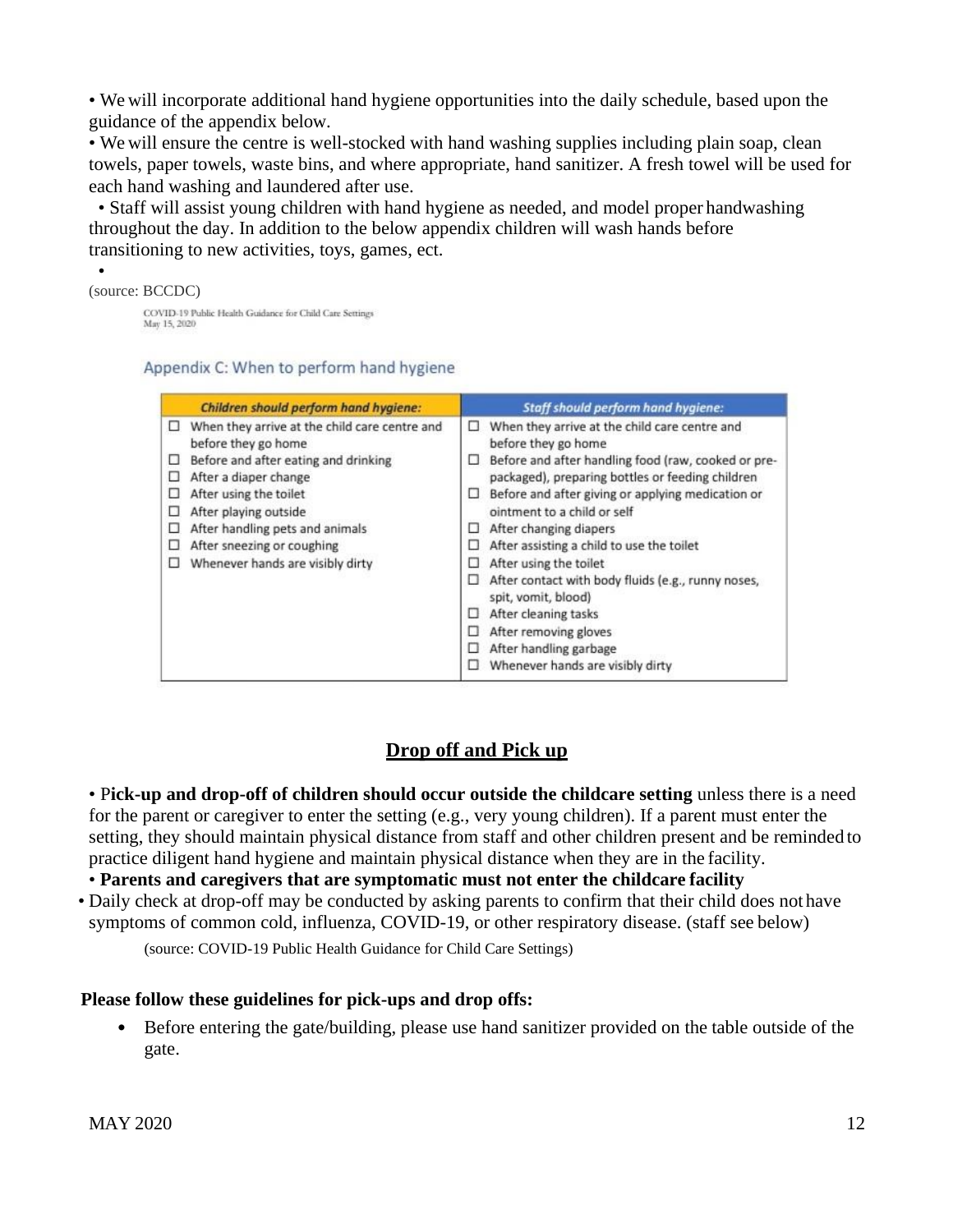- Please come the window to the right of the front door and wave, we will be watching out for you and send a staff member out to sign and let your child in. If you do not see anyone in the facility please call the facility 250-245-7400 and let us know you've arrived (the same can be done if you are on your way and are short on time). Texting/calling staff directly is not always recommended as we may not always have the same staff on "door duty" for opening/closing especially if one of the staff is away.
- A staff member will sign you in and out, and conduct a daily symptom assessment. Please let us know if your contact number for the day differs from what we have on file.
- Please limit the number of people in your family picking up or dropping off at one time as much as possible.
- For now, only two separate families will be allowed to enter the gate at one time, those families are required to practice social distancing and remain close to the gate/front entrance while we gather your child, their belongings, and sign them out.
- If there are already two families within the gate waiting to be signed in/out we are asking that families please patiently wait in your vehicle or along the pathway while remaining at a safe distance of at least two arm lengths from other families who may be waiting to pick-up/drop off. Once one family exits the gate another may come through to pick up/drop off.
- Staff will practice hand hygiene before and after touching the doorknob and sign in/out sheet

#### **Staff:**

#### **"Staff should conduct daily checks for respiratory illness at drop-off by asking parents and caregivers to confirm that the child does not have symptoms of common cold, influenza, COVID-19, or other respiratory disease."**

(source: COVID-19 Public Health Guidance for Child Care Settings)

- Ask the parent/guardian to confirm that the child does not have fever, shortness of breath or cough.
- Are you or your child feeling sick? (Examples include a new cough, headache, weakness, fever, difficulty breathing, etc.)
- Have you traveled to any countries outside Canada (including the United States) within the last 14 days?

<span id="page-12-0"></span>"Make a visual inspection/observation of the child for obvious signs of illness which could include flushed cheeks, rapid breathing or difficulty breathing (without recent physical activity), fatigue, or extreme fussiness." (source: BCCDC)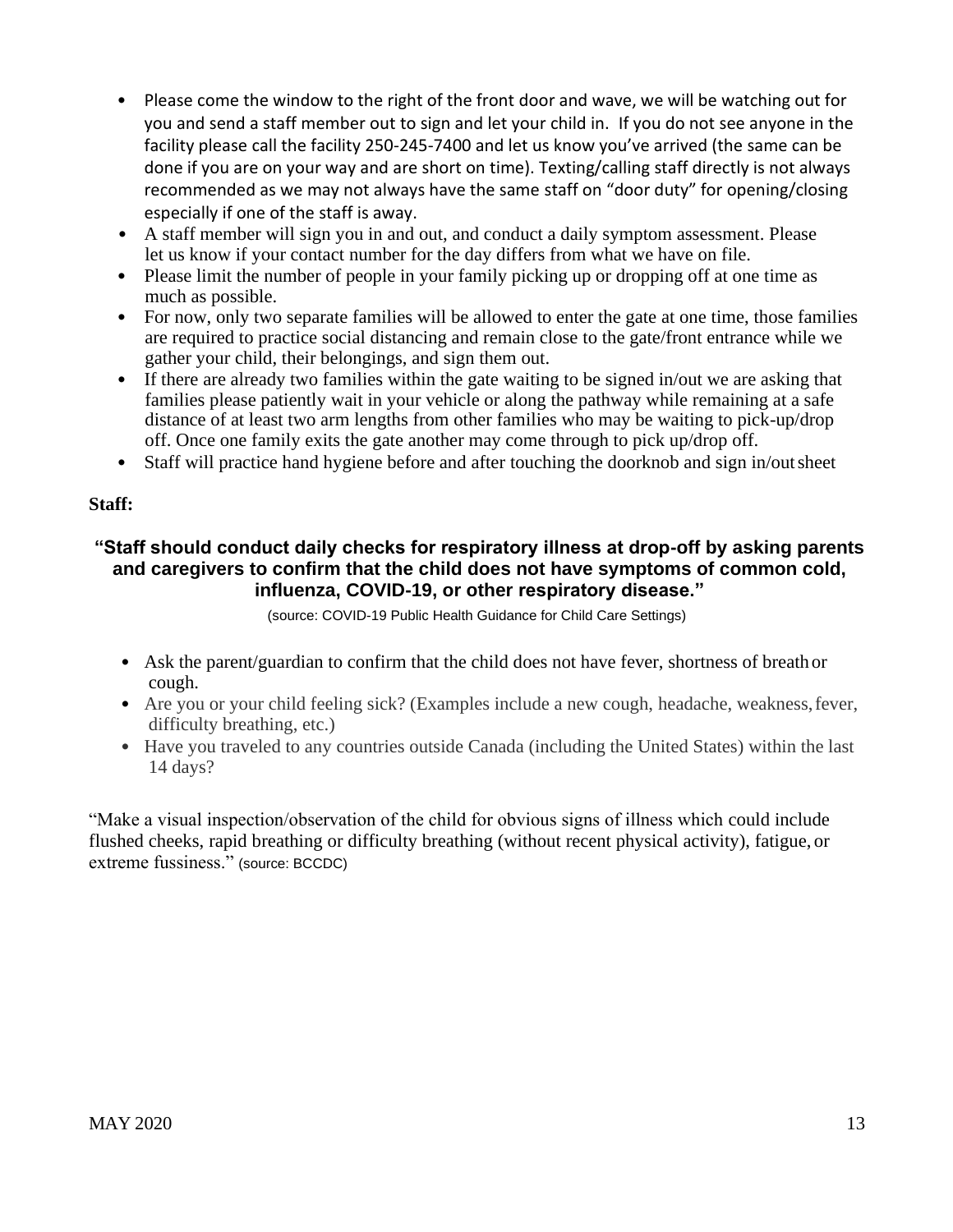#### **Programming/Outdoors**

We will be exploring options for how best to encourage fun, developmentally appropriate and enriching play opportunities, with the concept of physical distancing, both indoor and out, while allowing for the children's need to be together. Please see the following section for more details on physical distancing in daycare.

As recommended in "COVID-19 Public Health Guidance for Child Care Settings" we will be moving a large part of our programming outdoors, weather permitting. This guidance includes:

• Have children outside often, including for learning activities, snack time and play time.

• Activities should be organized in a thoughtful way, taking into consideration personal measures.

• Reassure children and parents that playgrounds are a safe environment, and encourage appropriate hand hygiene practices before, during, after outdoor play.

(source: COVID-19 Public Health Guidance for Child Care Settings)

**Please send your child with appropriate attire for outdoor play, as an example: hats, sunscreen, and proper footwear for the weather that the child can take off and on somewhat independently can sometimes be overlooked).**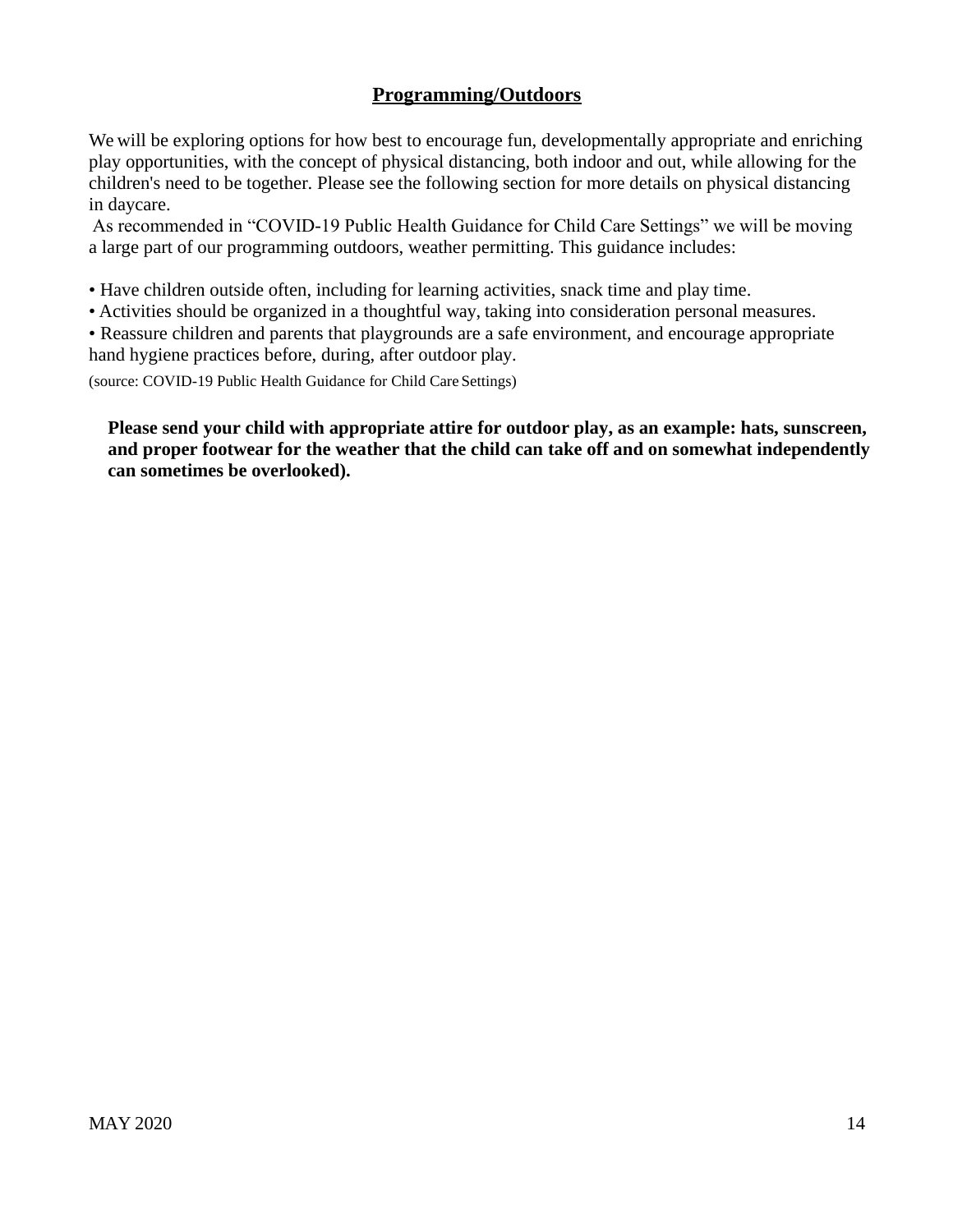#### **Physical Distancing**

<span id="page-14-0"></span>While we recognize that the physical space requirements for licensed child care settings set out in the Child Care Licensing Regulation mean that child care centres have sufficient space to support physical distancing (maintaining a distance of 2 meters between each other), we will begin with a reduced staff to child ratio in order to help everyone adjust, as we believe **this is an adult responsibility and should not create stress for the children**. We will be using the guidelines quoted below, given to us by Public Health, but it is very important to recognize your own comfort level in reentering group care. **Please be aware when** b**ringing your child back that physical distancing is not possible in meeting the direct care needs of young children. While we can encourage distancing through the games, toys and physical set up, children are social beings who will naturally gravitate to one another and must be allowed to play. If this is not something you are currently comfortable with, you may wish to delay your return.**

#### **Staff**

• Staff should minimize the frequency of direct physical contact with children and encourage children to minimize physical contact with each other.

• Staff should maintain physical distancing from one another.

It is reasonable to establish different expectations based on age and/or developmental readiness. For example:

• Younger children should be supported to have minimized direct contact with one another, while older children should be supported to maintain physical distance possible.

• Children from the same household (e.g., siblings) do not need to maintain physical distance from each other.

#### **The following physical distancing strategies should be implemented where possible in the childcare setting**:

• **Avoid close greetings** (e.g., hugs, handshakes). Regularly remind children to keep "Hands to yourself".

#### • **Strive to minimize the number of different staff that interact with the same childrenthroughout the day.**

#### • **Organize children into smaller groups and/or spread children out** to minimize direct physical contact.

o Use different room configurations (e.g., separating tables)

o Set up small group environments to reduce the number of children in a group, for example, set up 2 or 3 areas for colouring or doing crafts.

• Incorporate more individual activities or activities that encourage more space between children and staff.

o Remove toys that encourage group play in close proximity or increase the likelihood of physical contact. Keep toys that encourage individual play.

o Help younger children learn about physical distancing and less physical contact by creating games that include basic principles such as "two arm lengths apart".

o Consider using books, and individual games, as a part of learning so children can sit independently and distanced from each other.

o Increase the distance between nap mats, if possible. If space is tight, place children head-to-toe or toe-to-toe.

**• Minimize the number of additional adults** entering the center, unless that person is providing care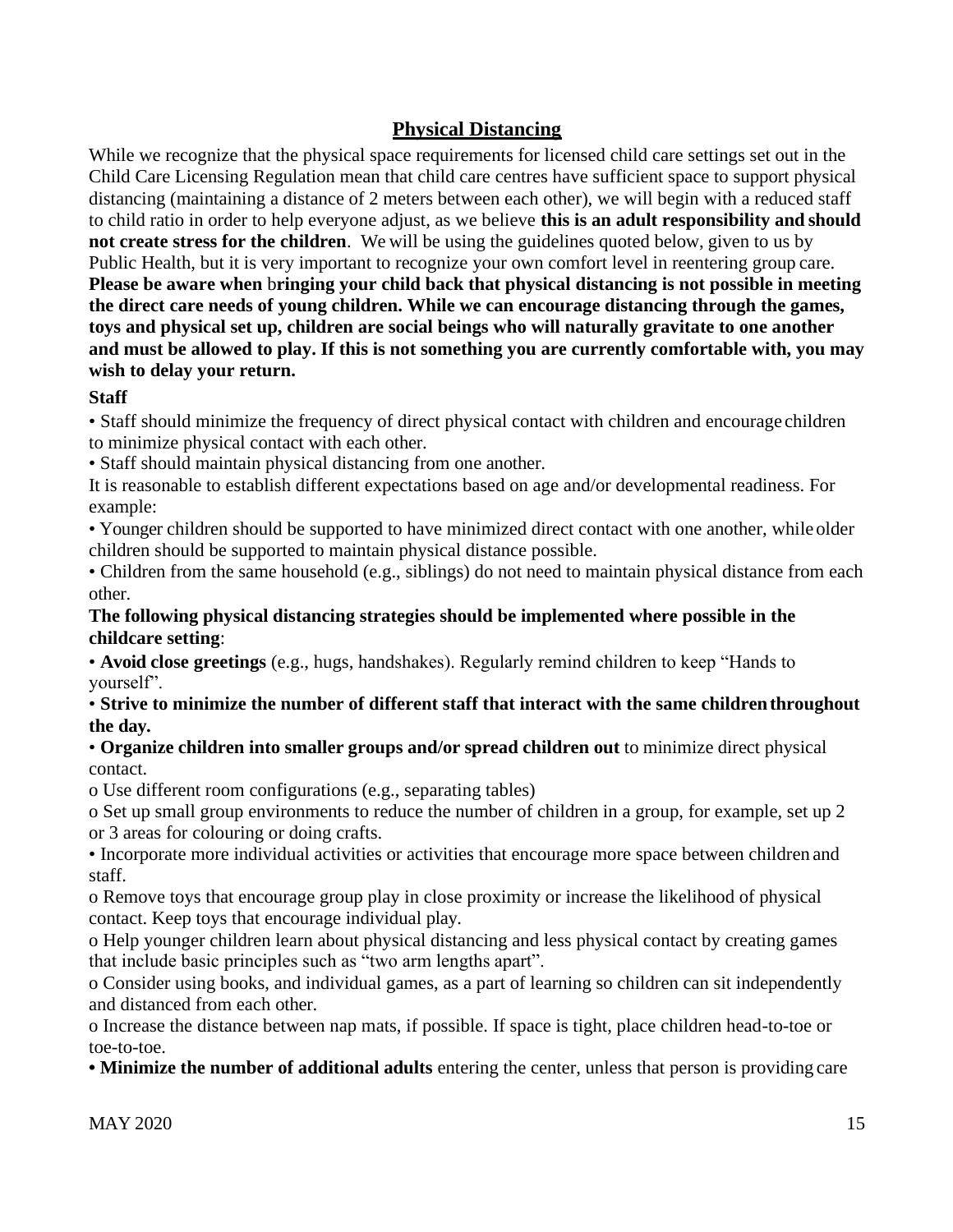and/or supporting inclusion of a child in care (e.g. supported child development mentors/employees, CDC referral program professionals)

<span id="page-15-0"></span>(source: COVID-19 Public Health Guidance for Child Care Settings)

#### **Before Returning**

As you begin to prepare your child to return to daycare after an extended absence, you may encounter some resistance, clinginess or worry. Some children will respond with excitement to returning to their routine and seeing friends again, while others may show signs of separation anxiety after being at home with their family for so long during these uncertain times.

<span id="page-15-1"></span>Children intuitively pick up on our emotional response and find safety in our calm. You are the expert on your child, and we encourage you to let us know if your child would benefit from a slower, gradual reentry into care. Consistent routines and predictability are also key to giving children a sense of security. We will strive to ease this transition for everyone by ensuring parents and staff feel comfortable and confident in their return to Kids-R-Unique, so we are able to set a positive tone for the children we are welcoming back.